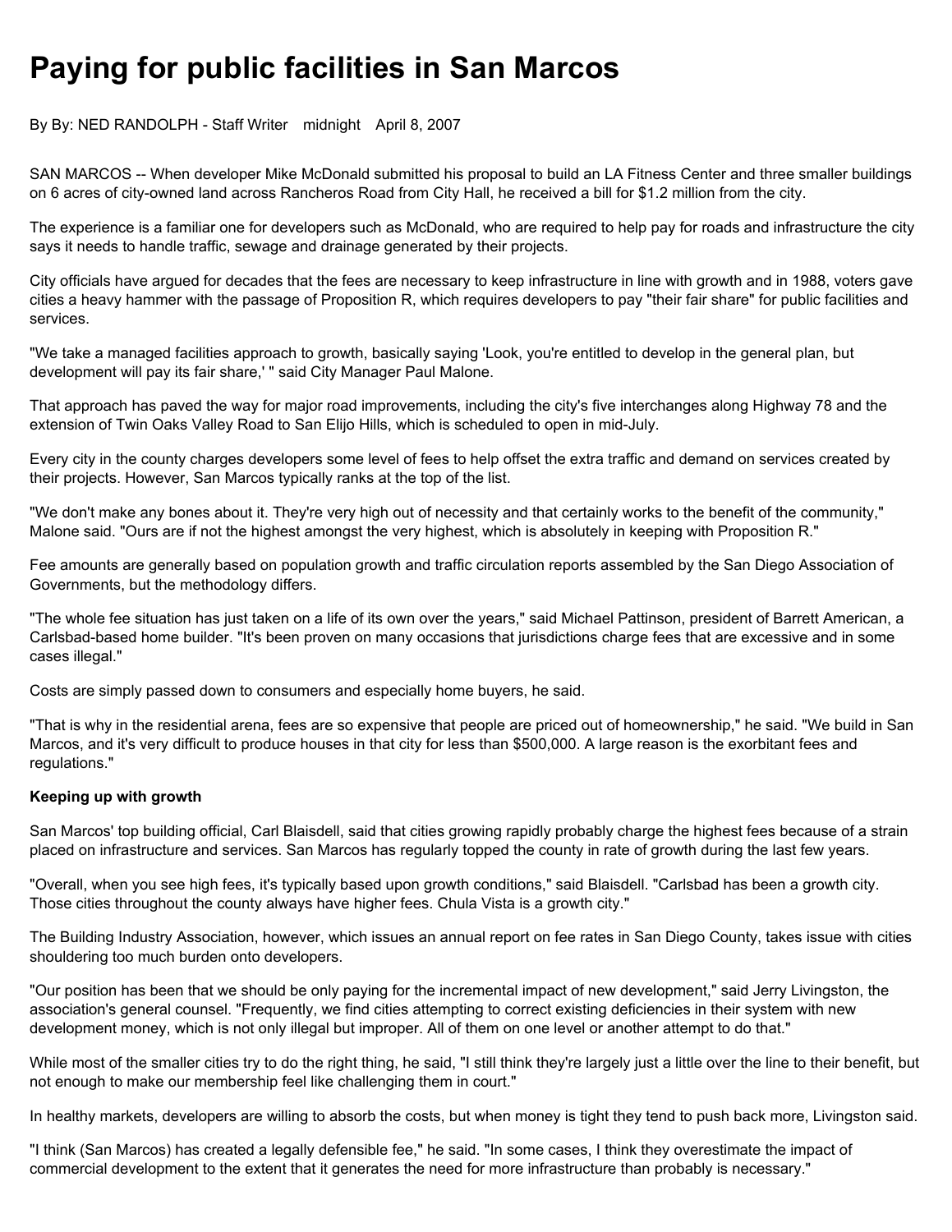Livingston said it's difficult to compare fees because cities assess them differently, and the fees pay for different needs.

"There's no way to compare jurisdiction to jurisdiction. Some may be paying too much for what they get even though it's less than the jurisdiction next door," he said.

"Is \$30,000 more than \$20,000, when you may be getting a whole lot more infrastructure with \$30,000?" he asked.

Livingston said that San Marcos phased in the last big rise in its fees, and now they're reviewed on an annual basis. "While members don't like fees, at least they can plan ahead in the life of a project," he said.

Sandy Rees, chief executive officer of the San Marcos Chamber of Commerce, said that while no one likes paying fees, some developers are at least assured that they are all charged equally.

"In San Marcos, it's pretty standard. People aren't treated preferentially. People know where they stand," said Rees.

She said developers who are savvy and concerned about their project's impact on the community, understand the need to support infrastructure.

"It's not that everybody loves it, but the understanding is that it's a fair process," she said.

One of the reasons developers don't fight fees is that they are at the mercy of cities that grant their land entitlements and their livelihoods, said Pattinson.

"Local government is holding all the cards," he said. "They are the jurisdiction that entitles the land for whatever purpose. If anybody is uppity enough to challenge cities on fees, recrimination is the result."

## Breaking it down

San Marcos updates its fee structure each fiscal year. For 2006-07, the fee for residential projects is \$12,270 per unit for multifamily developments, and \$16,150 for a single-family home.

The city breaks that down into amounts for parks, street improvements, highway interchanges, technology improvements and habitat conservation.

On nonresidential projects, the charges are based on acreage.

Commercial projects cost \$181,482 per acre. Industrial projects cost \$78,595 per acre. Business parks cost \$143,383 per acre, and office space costs \$136,181 per acre. Projects built in one of the city's six drainage basins have a different fee based on acreage.

Developers may opt to build the infrastructure on their own and receive a credit against the fee assessment, which is the case for San Elijo Hills, a 3,400-home development in southwest San Marcos. San Elijo Hills is building the \$28 million Twin Oaks Valley Road extension, and will reimbursed for about 60 percent of the cost by the city, said San Elijo General Manager Curt Noland.

The variation in the fees is based on the projected average daily car trips that a particular kind of project generates, said Blaisdell.

McDonald said that for all practical purposes, he is paying \$20 a square foot in permits and fees for the Civic Center Plaza. That's in addition to the \$200,000 charged by the Vallecitos Water District for sewer and water hookups, he said.

"The logic behind that is that a lot of those fees are calculated and derived by traffic generation of occupants -- average daily trips," he said.

A single-family home for example, is estimated to generate 10 average daily trips, which McDonald said costs about \$30,000 per home.

"One of the things that I think the city of San Marcos does effectively is show the breakdown," said McDonald. "They show what's for major arterials, what's for surface streets, what's for parks and recreational areas. Different cities have different rates depending on the drainage problems or lack of problems you have in one area or another."

Carlsbad charges two types of developers fees: a public facilities fee, which is based on the valuation of property, and the traffic impact fee, which literally charges per daily trip.

The city uses a table that determines average daily trips for everything from churches to super centers. And each average daily trip is assigned a dollar value, unless the developer makes the improvements on their own.

"It's pretty straightforward," said Raenette Abbey, a Carlsbad planning technician.